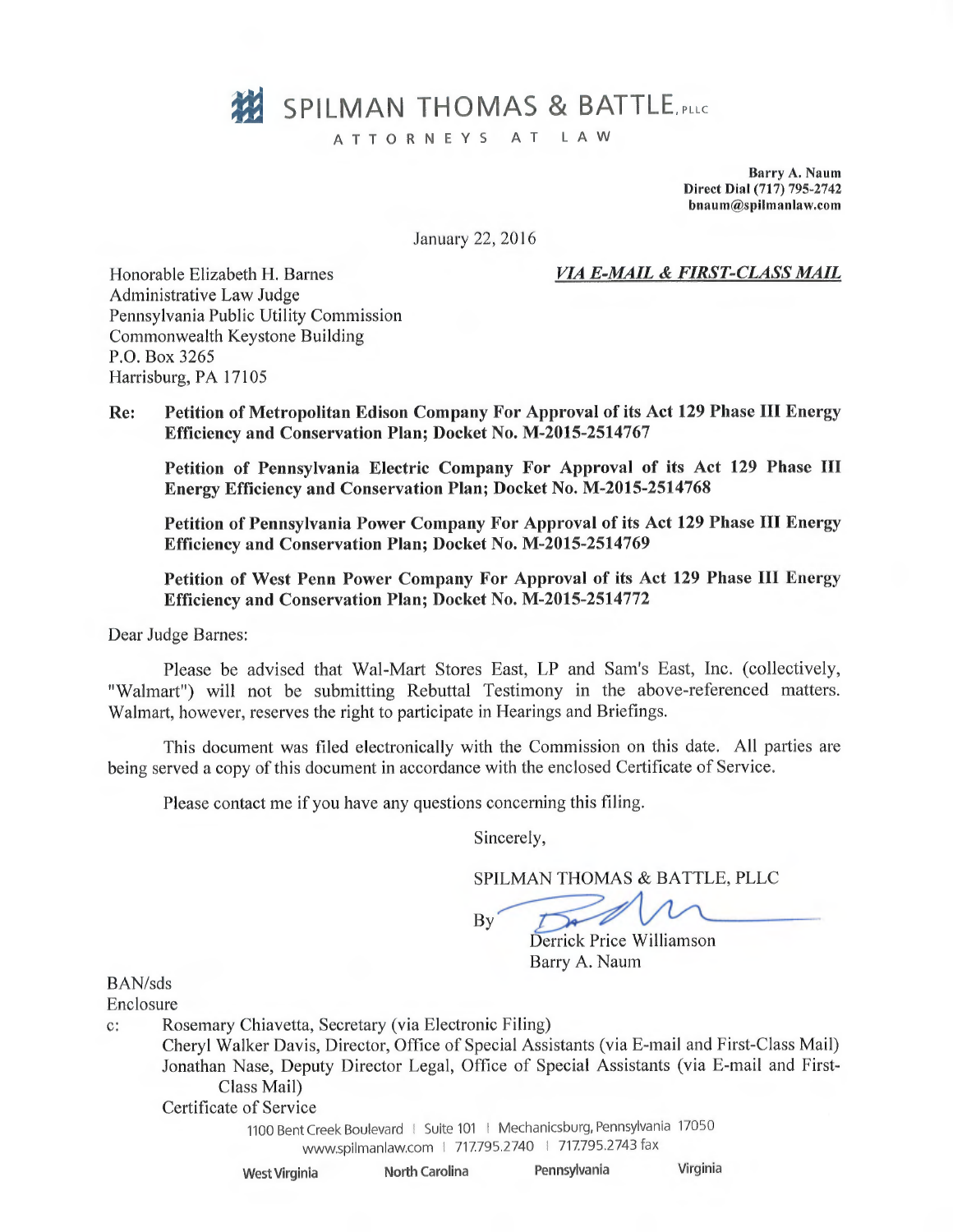## BEFORE THE PENNSYLVANIA PUBLIC UTILITY COMMISSION

| Petition of Metropolitan Edison Company<br>For Approval of its Act 129 Phase III<br>Energy Efficiency and Conservation Plan   | Docket No. M-2015-2514767 |
|-------------------------------------------------------------------------------------------------------------------------------|---------------------------|
| Petition of Pennsylvania Electric Company<br>For Approval of its Act 129 Phase III<br>Energy Efficiency and Conservation Plan | Docket No. M-2015-2514768 |
| Petition of Pennsylvania Power Company<br>For Approval of its Act 129 Phase III<br>Energy Efficiency and Conservation Plan    | Docket No. M-2015-2514769 |
| Petition of West Penn Power Company<br>For Approval of its Act 129 Phase III<br>Energy Efficiency and Conservation Plan       | Docket No. M-2015-2514772 |

### CERTIFICATE OF SERVICE

I hereby certify that I have this day served a true copy of the foregoing document upon the

following parties to these proceedings in accordance with the requirements of 52 Pa. Code  $\S 1.54$ 

(relating to service by participant).

# VIA E-MAIL & FIRST-CLASS MAIL

John L. Munsch, Esquire FirstEnergy Service Company 800 Cabin Hill Drive Greensburg, PA 15601 jmunsch@firstenergycorp.com

Kathy J. Kolich, Esquire Kolich & Associates, LLC 1521 Hightower Drive Uniontown, OH 44685 kjklaw@yahoo.com

Elizabeth Rose Triscari, Esquire Office of Small Business Advocate Commerce Building, Suite 1102 300 North Second Street Harrisburg, PA 17101 etriscari@pa.gov

Darryl Lawrence, Esquire Christy M. Appleby, Esquire Office of Consumer Advocate 5<sup>th</sup> Floor, Forum Place 555 Walnut Street Harrisburg, PA 17101 dlawrence@paoca.org cappleby@paoca.org

Patrick M. Cicero, Esquire Joline Price, Esquire Elizabeth R. Marx, Esquire Pennsylvania Utility Law Project 118 Locust Street Harrisburg, PA 17101 pulp@palegalaid.net